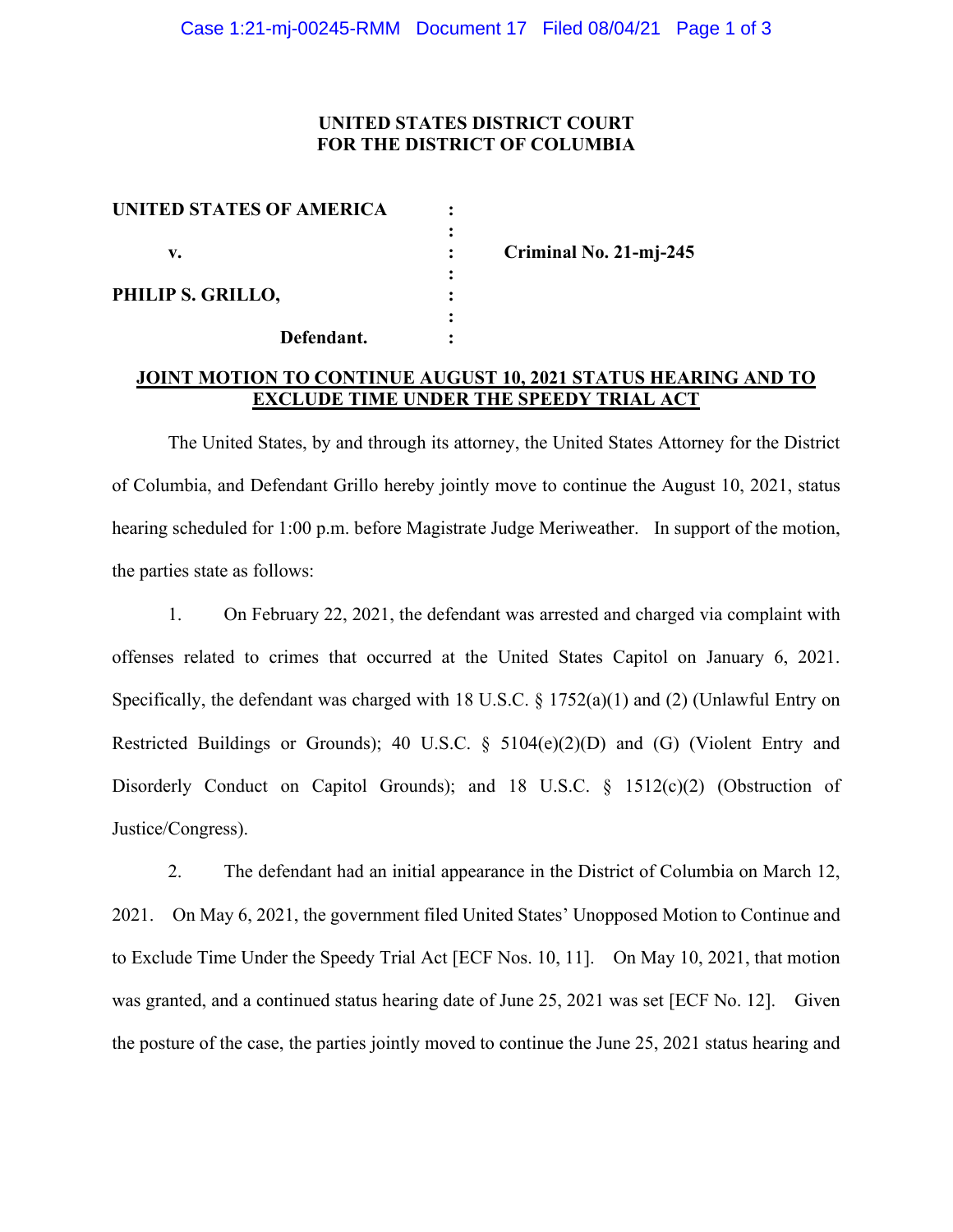#### Case 1:21-mj-00245-RMM Document 17 Filed 08/04/21 Page 2 of 3

exclude time under the Speedy Trial Act [ECF No. 13]. That motion was granted on June 24, 2021 [ECF No. 14].

3. In the government's earlier motion to continue and exclude time under the Speedy Trial Act [ECF No. 10], the government explained that the events of January 6, 2021, referred to therein as the Capitol Attack, will likely be one of the largest investigations and prosecutions in American history. In the United States' Memorandum Regarding Status of Discovery [ECF No. 15], the government described the status of discovery in the overarching investigation. The government respectfully requests to incorporate into the instant motion its discovery memorandum [ECF No. 15] insofar as it discusses the current scope of the investigation, as well as its earlier motion to continue and exclude time [ECF No. 10] insofar as it provides legal justification for an ends-of-justice continuance under 18 U.S.C. § 3161(h)(7).

4. The government has recently provided informal discovery to the defendant but is still working to provide the formal initial discovery production through its fast-track process. The government is also working to extend a plea offer to the defendant. Accordingly, the parties hereby move this Court for a 45-day continuance. Both parties are available on September 28, 2021 or September 27, 2021, to the extent the Court is amenable to either date.

5. Defendant Grillo has been advised of his rights under the Speedy Trial Act and agrees to exclude from the Speedy Trial Act calculation August 10, 2021, until the next status hearing date. The parties agree that setting this future date would best serve the interests and ends of justice and outweighs the interests of the public and the defendant in a speedy trial.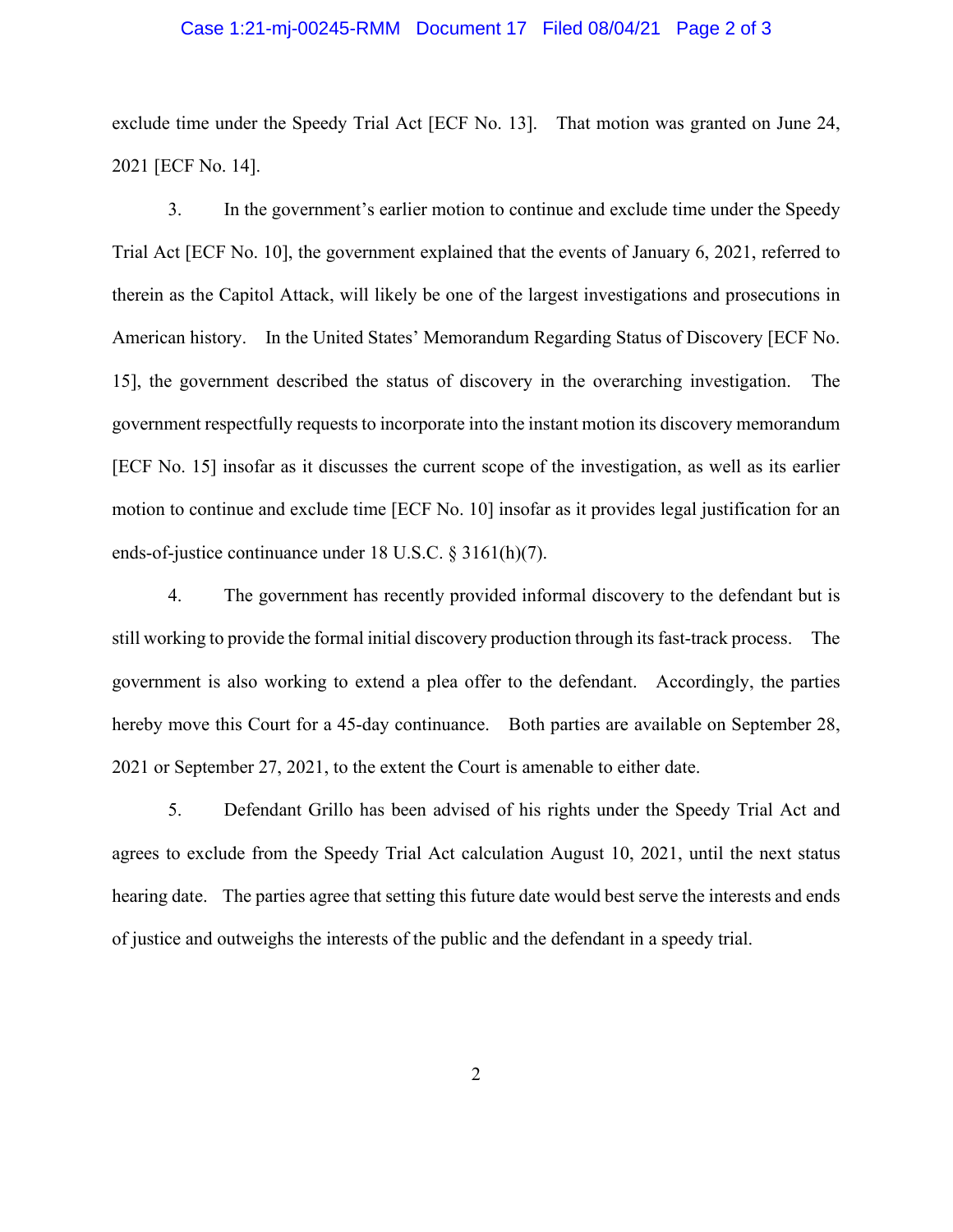### Case 1:21-mj-00245-RMM Document 17 Filed 08/04/21 Page 3 of 3

WHEREFORE, the parties respectfully request that this Court grant the motion for a continuance of the above-captioned proceeding, and that the Court exclude the time within which an indictment must be filed and the trial must commence under the Speedy Trial Act, 18 U.S.C. § 3161 *et seq*., on the basis that the ends of justice served by taking such actions outweigh the best interest of the public and the defendant in a speedy trial pursuant to the factors described in 18 U.S.C. § 3161(h)(7)(A), (B)(i), (ii), and (iv).

Respectfully submitted,

CHANNING D. PHILLIPS Acting United States Attorney DC Bar No. 415793

By: /s/ *Christine M. Macey* CHRISTINE M. MACEY Assistant United States Attorney DC Bar No. 1010730 555 Fourth Street, N.W., Room 5243 Washington, DC 20530 Christine.Macey@usdoj.gov (202) 252-7058

/s/ *Michael P. Padden* 

MICHAEL PADDEN, ESQUIRE Federal Defenders of New York NY Bar No. 162-8932 One Pierrepont Plaza, 16th Floor Brooklyn, NY 11201 Michael Padden@fd.org (718) 330-1240